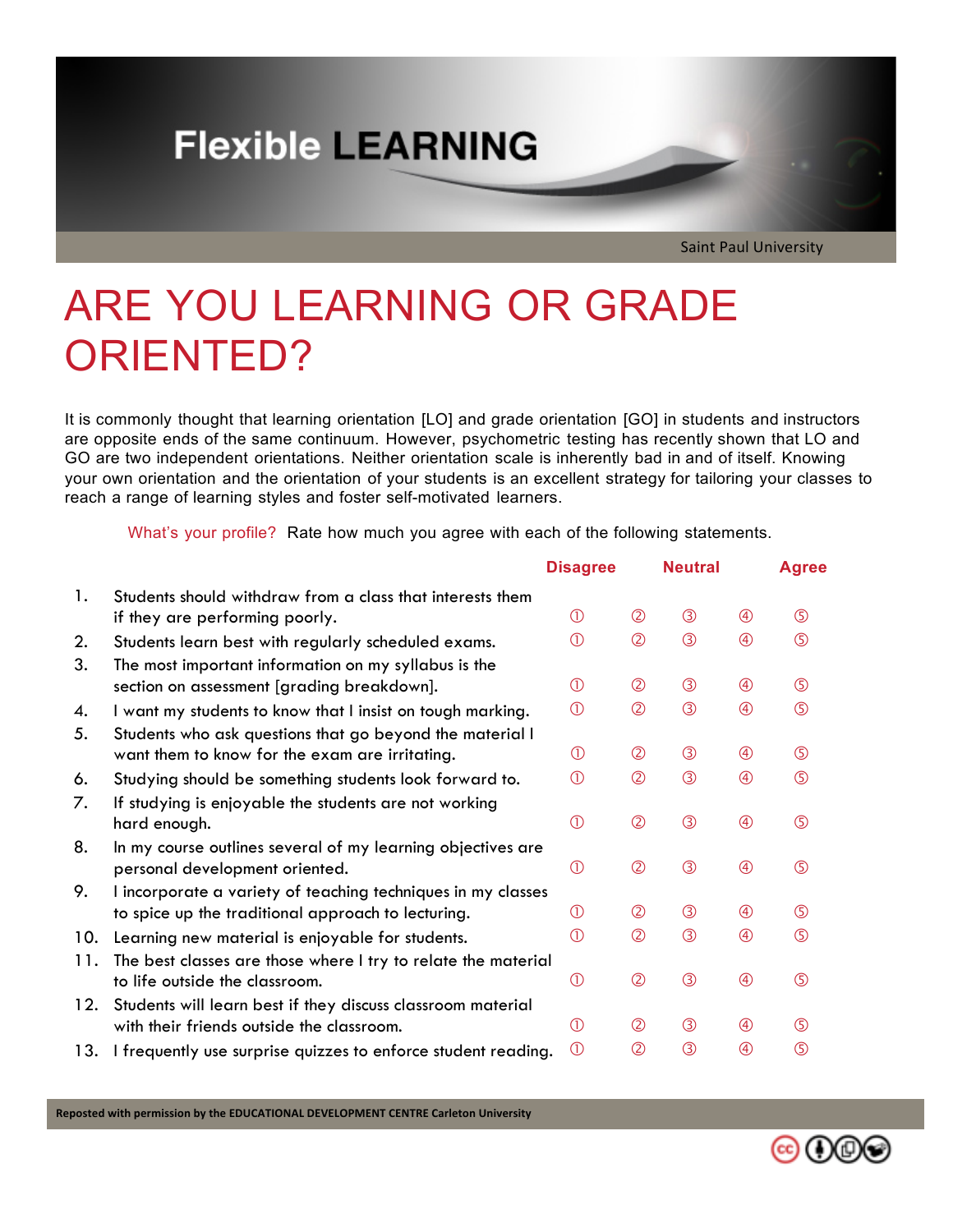|     | 14. Even if demands on their time are high, students should<br>make time to read extra material that relates to the course. | (1) | (2) | (3) | (4) | (5) |
|-----|-----------------------------------------------------------------------------------------------------------------------------|-----|-----|-----|-----|-----|
|     | 15. Writing exams should be difficult or the value of earning<br>a degree is compromised.                                   | (1) | (2) | (3) | (4) | (5) |
| 16. | I enjoy finding creative alternatives to the traditional<br>assignments/exams assessment techniques.                        | (1) | (2) | (3) | (4) | (5) |
|     | 17. Students will not attend classes without being graded for<br>attendance.                                                | (1) | (2) | (3) | (4) | (5) |
| 18. | always tell students what value there is in completing the<br>assignments I give.                                           | (1) | (2) | (3) | (4) | (5) |

## SCORING YOUR RESULTS

#### For items 6, 8, 9-12, 14,16,18

If you scored an average higher than 3.5 you are **High LO.** If lower than 3.5 you are **Low LO.**

#### For items 1-5, 7,13,15,17

If you scored an average higher than 3.5 you are **High GO.** If lower than 3.5 you are **Low GO.**

**My motivation profile is \_\_\_\_\_\_\_\_\_\_ LO and \_\_\_\_\_\_\_\_\_\_\_ GO.**

## WHAT DOES YOUR PROFILE MEAN?

Research has revealed four student motivation profiles. The following table lists the general characteristics for each profile. No individual has the same orientation for all courses and classes. The profile classification can differ both within and between course.

| <b>High LO/High GO</b>                                       | <b>High LO/Low GO</b>                                                              |
|--------------------------------------------------------------|------------------------------------------------------------------------------------|
| • lowest scores on abstract reasoning                        | • greater abstract reasoning ability                                               |
| • tough-minded realistic approach to situations<br>and ideas | • higher levels of sensitivity, self-motivation,<br>and inner directedness         |
| • relaxed disposition                                        | • greater interest in new ideas and intellectual                                   |
| • extroverted manner                                         | matters                                                                            |
| • attribute the greatest importance to luck and              | • lower tension and frustration levels                                             |
| • fate as powerful influences in their lives                 | • more inclined to trust personal hunches                                          |
| • highest level of debilitating test anxiety                 | • acknowledge the highest level of personal<br>responsibility for personal actions |
| <i>*Note:</i> This category surprised the researchers.       | • pay least attention to the importance of luck                                    |
| They thought these students would be mostly                  | or fate                                                                            |
| interested in learning but needing high grades               | • employ the most effective study methods                                          |
| [perhaps pre-professional]. However, this category           | • hold most positive educational attitudes                                         |
| tends to capture an extroverted, but relatively less         | • lowest levels of debilitating text anxiety                                       |
| able student craving concrete information (grades)           | • tend to most impress instructors                                                 |
| about how well he or she is doing.*                          |                                                                                    |
|                                                              |                                                                                    |

Reposted with permission by the EDUCATIONAL DEVELOPMENT CENTRE Carleton University